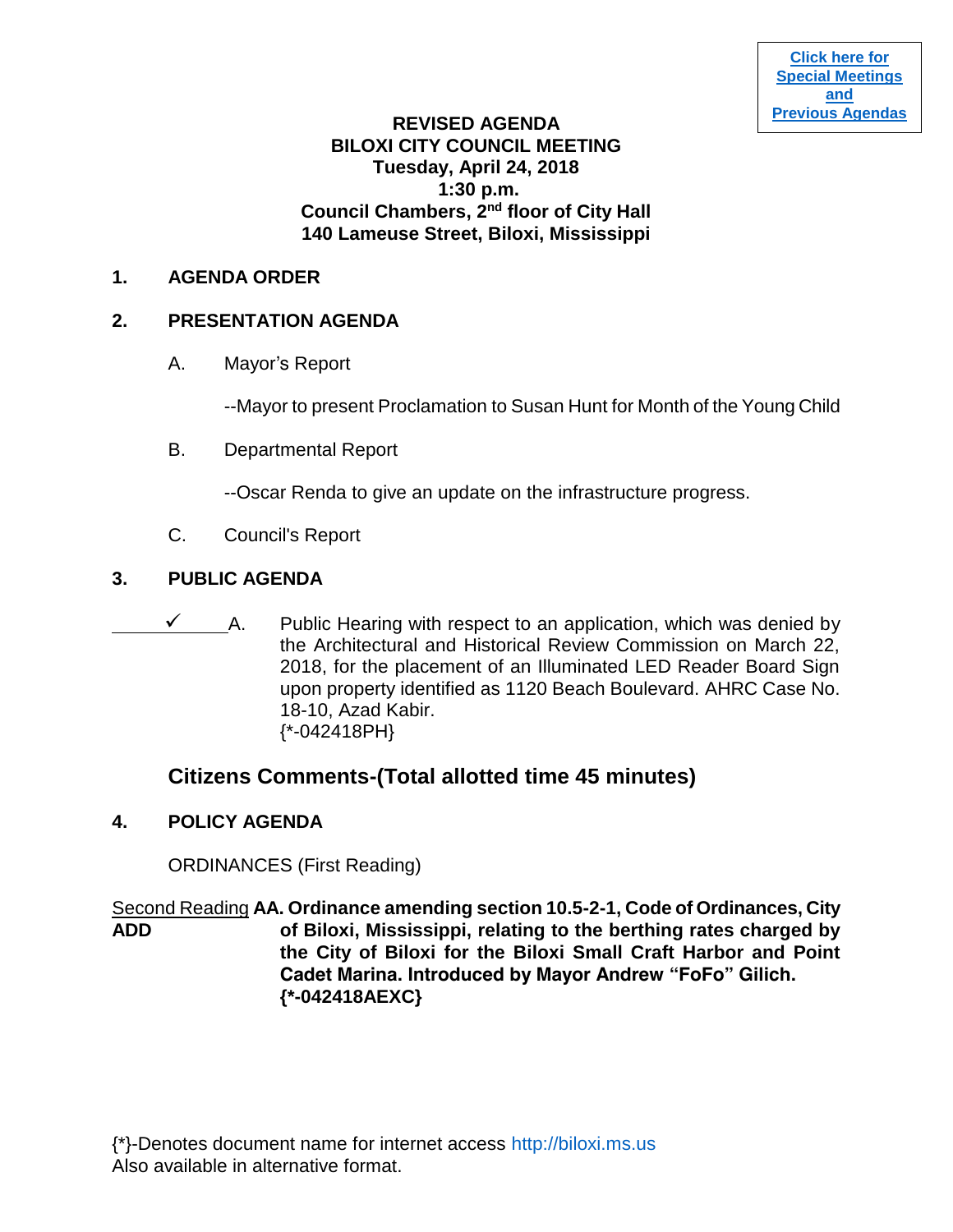#### **4. POLICY AGENDA-Continued**

## ORDINANCES (Second Reading)

- 2356 A. Ordinance amending Section 5-1-1, Section 5-1-3 and Section 5-1-5 of Article I (General) of Chapter 5 (Buildings) of the Code of Ordinances of the City of Biloxi, Mississippi. Introduced by Mayor Andrew "FoFo" Gilich. {\*-041718BCD} **First Reading on April 17, 2018**
- 2357 B. Ordinance amending certain provisions (adding Section 5-1-11 The International Swimming Pool and Spa Code) of Article I (General) of Chapter 5 (Buildings) of the Code of Ordinances of the City of Biloxi, Mississippi. Introduced by Mayor Andrew "FoFo" Gilich. {\*-041718CCD} **First Reading on April 17, 2018**
- 2358 C. Ordinance amending Section 5-3-2 and Section 5-3-3 of Article III (Housing Code) of Chapter 5 (Buildings) of the Code of Ordinances of the City of Biloxi, Mississippi. Introduced by Mayor Andrew "FoFo" Gilich. {\*-041718DCD} **First Reading on April 17, 2018**
- 2359 D. Ordinance amending Section 5-4-2 (a) of Chapter 5 (Buildings) of the Code of Ordinances of the City of Biloxi, Mississippi to adopt updated version of National Electrical Code. Introduced by Mayor Andrew "FoFo" Gilich.

{\*-041718ECD} **First Reading on April 17, 2018**

- 2360 E. Ordinance amending Section 5-5-2, Section 5-5-20 and Section 5-5- 21 of Article V (Plumbing) of Chapter 5 (Buildings) of the Code of Ordinances of the City of Biloxi, Mississippi. Introduced by Mayor Andrew "FoFo" Gilich. {\*-041718FCD} **First Reading on April 17, 2018**
- 2361 F. Ordinance amending Section 5-6-2 of Article VI (Natural Gas) of Chapter 5 (Buildings) of the Code of Ordinances of the City of Biloxi, Mississippi. Introduced by Mayor Andrew "FoFo" Gilich. {\*-041718GCD} **First Reading on April 17, 2018**
- 2362 G. Ordinance amending Section 5-9-1 of Article IX (Unsafe Buildings) of Chapter 5 (Buildings) of the Code of Ordinances of the City of Biloxi, Mississippi. Introduced by Mayor Andrew "FoFo" Gilich. {\*-041718HCD} **First Reading on April 17, 2018**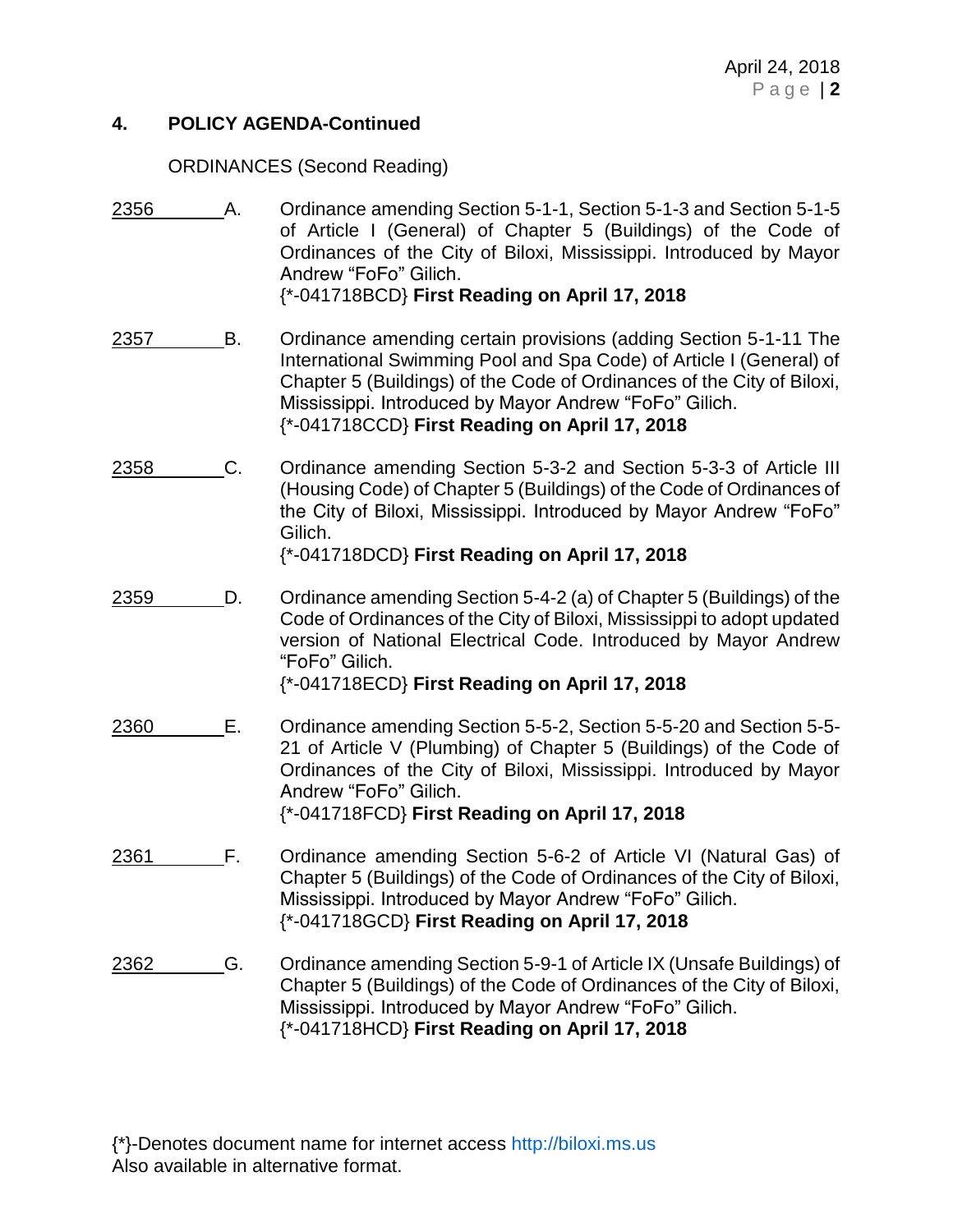#### **4. POLICY AGENDA-Continued**

| 2363 | Η. | Ordinance amending Section 5-10-2 and Section 5-10-16 of Article X<br>(Mechanical) of Chapter 5 (Buildings) of the Code of Ordinances of<br>the City of Biloxi, Mississippi. Introduced by Mayor Andrew "FoFo"<br>Gilich.<br>{*-041718ICD} First Reading on April 17, 2018                                                                                                                      |
|------|----|-------------------------------------------------------------------------------------------------------------------------------------------------------------------------------------------------------------------------------------------------------------------------------------------------------------------------------------------------------------------------------------------------|
| 2364 |    | Ordinance amending Section 5-12-1 of Article XII (Existing Buildings<br>Code) of Chapter 5 (Buildings) of the Code of Ordinances of the City<br>of Biloxi, Mississippi. Introduced by Mayor Andrew "FoFo" Gilich.<br>{*-041718JCD} First Reading on April 17, 2018                                                                                                                              |
| 2365 | J. | Ordinance amending current Article XIV title and Section 5-14-1 from<br>the text of Chapter 5 (Buildings) of the Code of Ordinances of the City<br>of Biloxi, Mississippi. Introduced by Mayor Andrew "FoFo" Gilich.<br>{*-041718KCD} First Reading on April 17, 2018                                                                                                                           |
| 2366 | Κ. | Ordinance amending Section 5-16-1 of Article XVI (Energy<br>Conservation) of Chapter 5 (Buildings) of the Code of Ordinances of<br>the City of Biloxi, Mississippi. Introduced by Mayor Andrew "FoFo"<br>Gilich.<br>{*-041718LCD} First Reading on April 17, 2018                                                                                                                               |
| 2367 |    | Ordinance amending Section 7-2-1, Section 7-2-4, Section 7-2-5,<br>Section 7-2-6, Section 7-2-7, Section 7-2-8, and Section 7-2-9 of<br>Article I (General) and Article II (Fire Prevention Code) of Chapter 7<br>(Fire Prevention) of the Code of Ordinances of the City of Biloxi,<br>Mississippi. Introduced by Mayor Andrew "FoFo" Gilich.<br>{*-041718MCD} First Reading on April 17, 2018 |

#### RESOLUTIONS

Remanded M. Resolution to deny the appeal and affirm the Architectural and back to the Historical Review Commission's decision to disallow the placement of AHRC an Illuminated LED Reader Board Sign upon property identified as 1120 Beach Boulevard. AHRC Case No. 18-10, Azad Kabir. Introduced by Mayor Andrew "FoFo" Gilich. {\*-042418ACD} Ward 1 **SUBSTITUTE Letter submitted by Azad Kabir**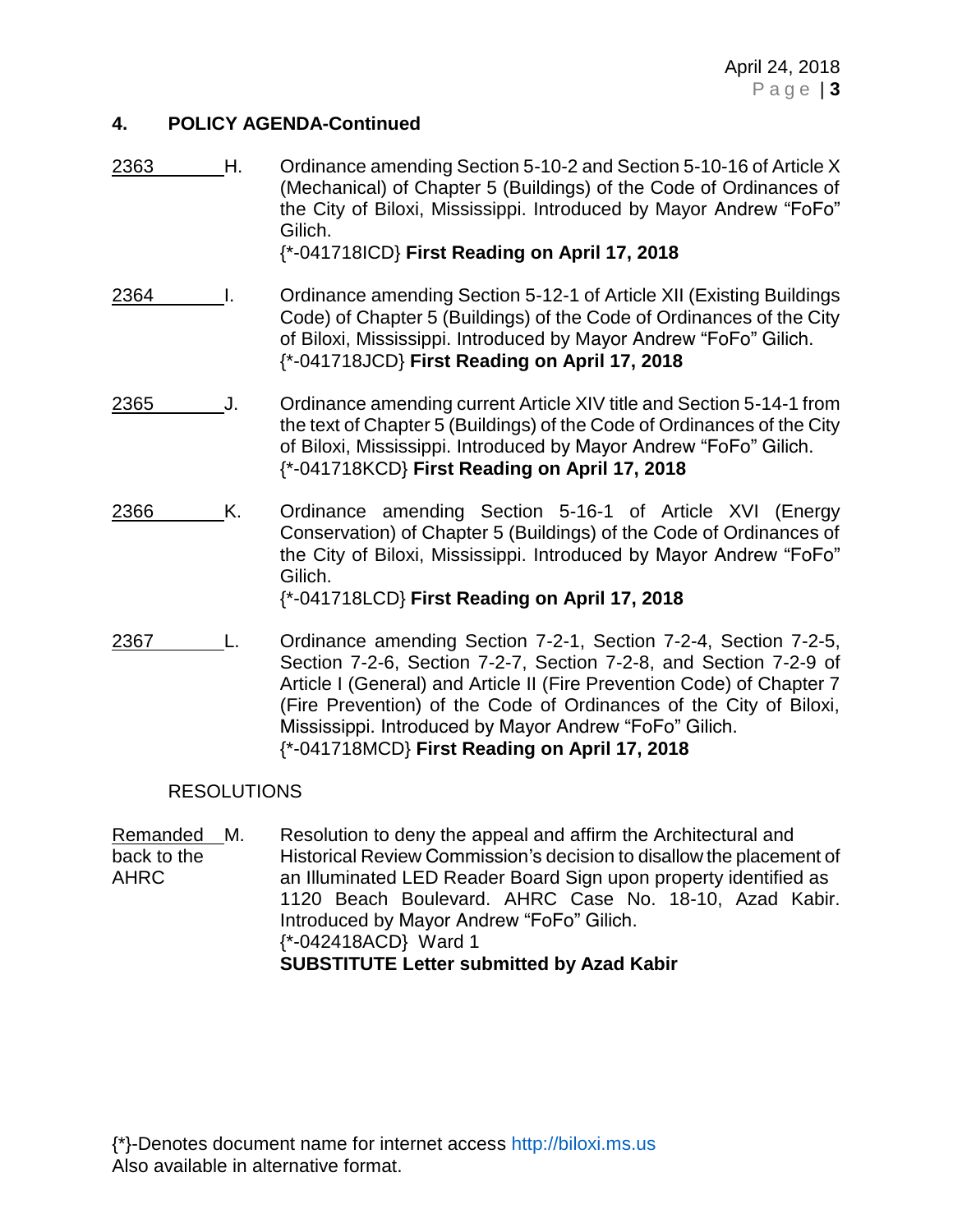#### **5. CONSENT AGENDA**

- 215-18 A. Resolution clarifying Resolution No. 111-18 for City project Woolmarket Plantation (a.k.a. Larkin Subdivision), Wren Place, Sparrow Drive and Husley Road Water System Improvements, Project No. 1034. Introduced by Mayor Andrew "FoFo" Gilich. {\*-042418AENG}
- 216-18 B. Resolution accepting the bid of J.E. Borries and authorizing execution of contract for the Hurricane Nate Repairs to Lighthouse Pier Repair, Project No. DE171. Introduced by Mayor Andrew "FoFo" Gilich. {\*-042418BENG}
- 217-18 C. Resolution accepting the bid of J.E. Borries and authorizing execution of contract for the Hurricane Nate Repairs to Coliseum Pier, Ice Wharf Pier and North Oak Street Pier, Project No. DE171. Introduced by Mayor Andrew "FoFo" Gilich. {\*-042418CENG}
- 218-18 D. Resolution to authorize the Mayor by using methodology to establish just compensation and sign certification for Restore Biloxi Infrastructure Project-KG-645. Introduced by Mayor Andrew "FoFo" Gilich. {\*-042418DENG}
- 219-18 E. Resolution accepting the bid of Necaise Brothers Construction **SUBSTITUTE** Company, Inc., and authorizing execution of the contract for Keesler **Exhibit "C" only** Gate Project, Project No. 1010. Introduced by Mayor Andrew "FoFo" Gilich. {\*-042418EENG}
- 220-18 F. Resolution rescinding Resolution No. 389-17, adopted August 22, 2017, regarding Amendment to Southern Mississippi Planning and Development District Agreement (SMPDD). Introduced by Mayor Andrew "FoFo" Gilich. {\*-042418ACON}
- 221-18 G. Resolution to enter into Amended and Restated Ground Lease, Sublease Agreement, and Amended and Restated Management Agreement with Gulf Coast Main Street, Inc. d/b/a Biloxi Main Street. Introduced by Mayor Andrew "FoFo" Gilich. {\*-042418BCON}

{\*}-Denotes document name for internet access [http://biloxi.ms.us](http://biloxi.ms.us/) Also available in alternative format.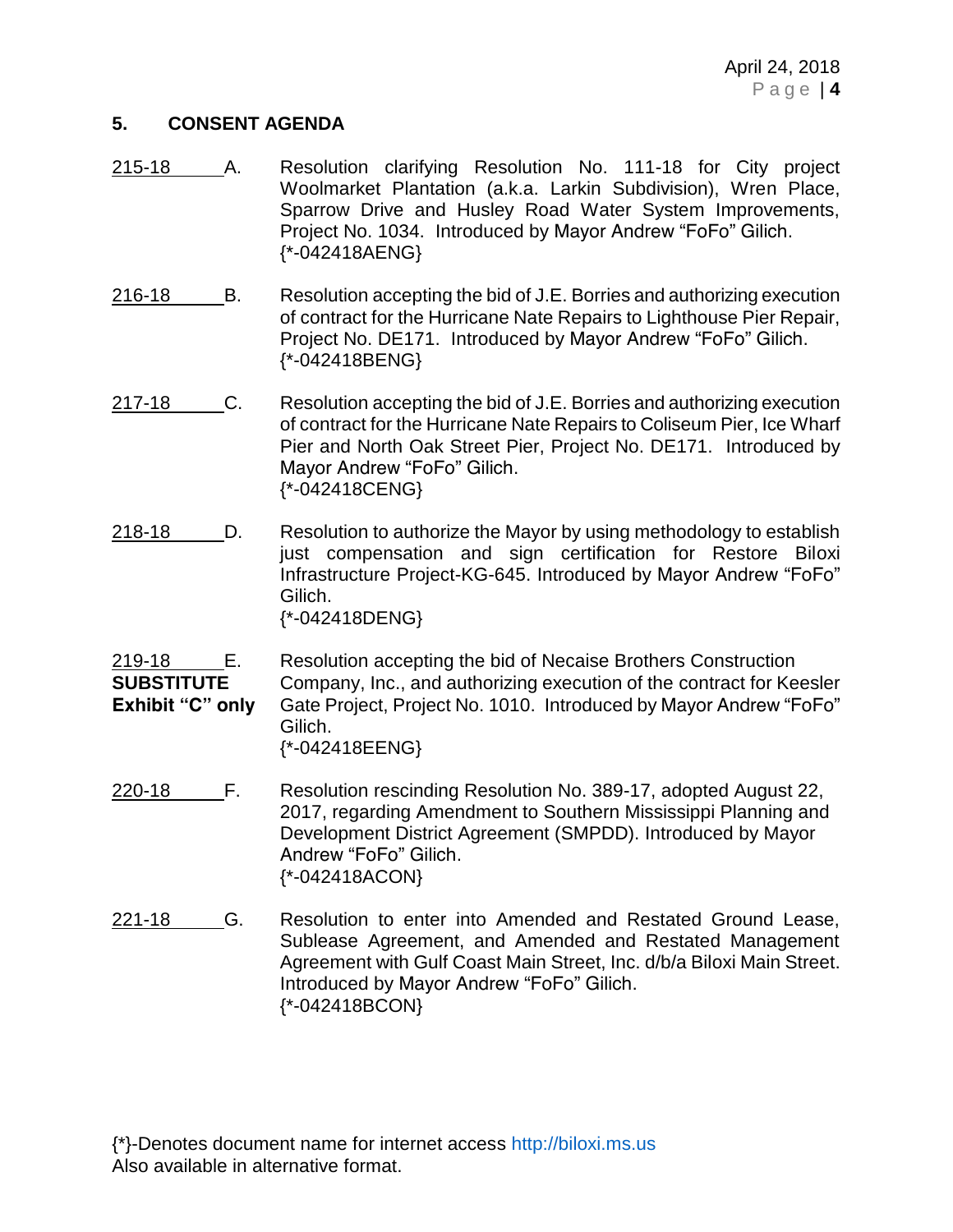#### **5. CONSENT AGENDA-Continued**

- 222-18 H. Resolution to enter into Amended and Restated Lease Agreement with The Original Beignet Factory, LLC for the lease of the Old Biloxi Library. Introduced by Mayor Andrew "FoFo" Gilich. {\*-042418CCON}
- 223-18 I. Resolution authorizing the Mayor to execute agreement to Demolish Home at 4293 Ray Wise Road. Introduced by Mayor Andrew "FoFo" Gilich. {\*-042418ALEG}
- 224-18 J. Resolution authorizing the Biloxi Fire Department to apply for grant monies from the Department of Homeland Security Assistance to Firefighters SAFER (Staffing for Adequate Fire and Emergency Response) Grant Program in the amount of up to \$1,732,894.85. Federal share: \$1,051,958.18, City Share: \$680,936.67. Introduced by Mayor Andrew "FoFo" Gilich. {\*-042418AFD}
- 225-18 K. Resolution approving Bonds of Biloxi Public School Board Members **SUBSTITITUTE** Gavin Schmidt, James H. Wallis, Jr. and Jane Wallace Meynardie and providing for filing and recording of same. Introduced by Mayor Andrew "FoFo" Gilich.

{\*-041718AEXC} **Tabled for one week on April 17, 2018**

- 226-18 L. Resolution to approve the Emergency Repairs for McDonnell Avenue from Lane Construction in the total amount of \$109,209.00. Funding: Public Works Budget. Introduced by Mayor Andrew "FoFo" Gilich. {\*-042418APUR}
- 227-18 M. Resolution to approve the purchase of Turnout Gear from Sunbelt Fire in the total amount of \$76,673.70, as authorized by State of Mississippi Contract 8200037356. Funding: Fire Budget. Introduced by Mayor Andrew "FoFo" Gilich. {\*-042418BPUR}

#### **6. CODE ENFORCEMENT HEARINGS**